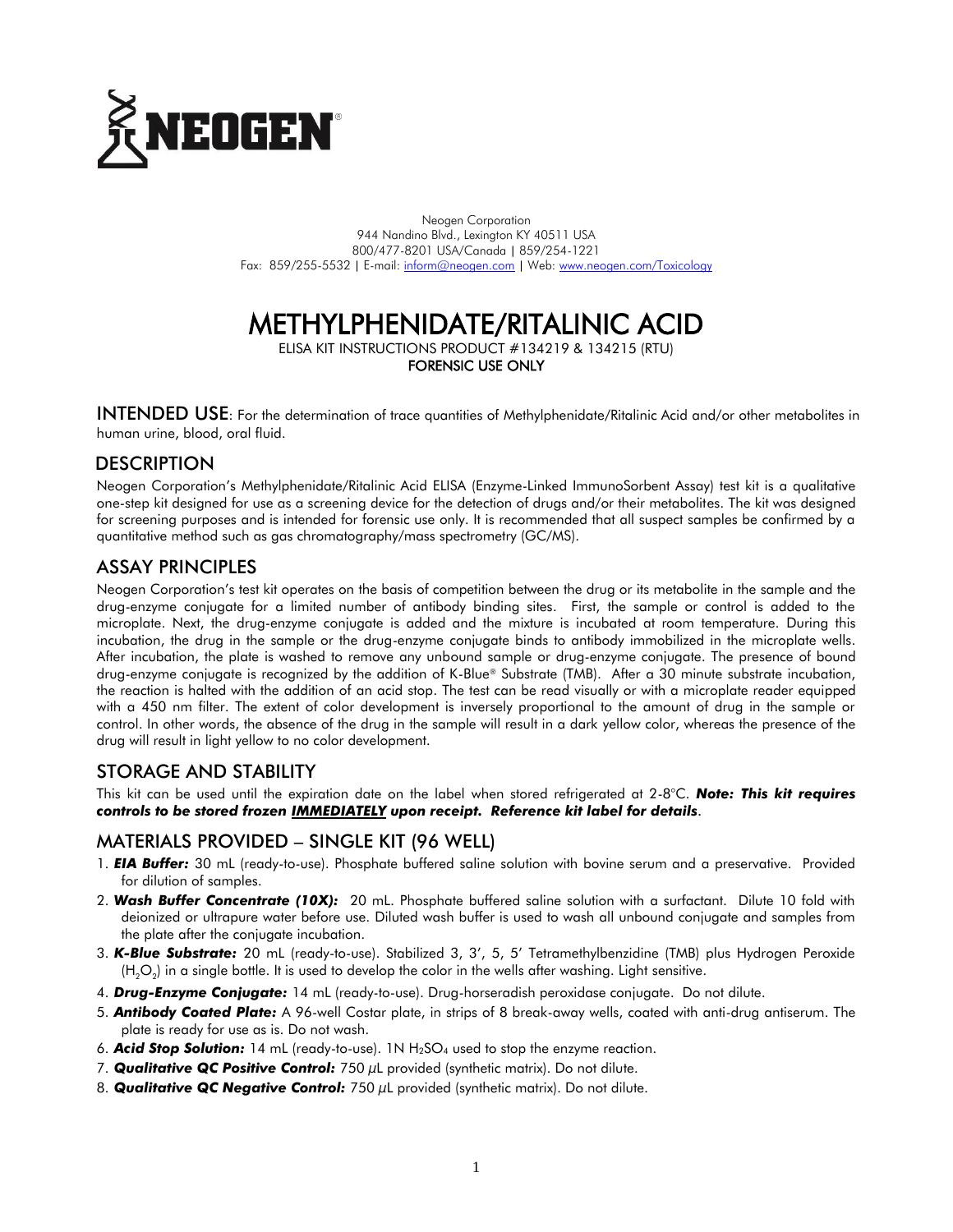## MATERIALS PROVIDED – BULK KIT (480 WELL)

- 1. *EIA Buffer:* 200 mL (ready-to-use). Phosphate buffered saline solution with bovine serum and a preservative. Provided for dilution of samples.
- 2. *Wash Buffer Concentrate (10X):* 100 mL. Phosphate buffered saline solution with a surfactant. Dilute 10 fold with deionized or ultrapure water before use. Diluted wash buffer is used to wash all unbound conjugate and samples from the plate after the conjugate incubation.
- 3. *K-Blue Substrate:* 100 mL (ready-to-use). Stabilized 3, 3', 5, 5' Tetramethylbenzidine (TMB) plus Hydrogen Peroxide (H<sub>2</sub>O<sub>2</sub>) in a single bottle. It is used to develop the color in the wells after washing. Light sensitive.
- 4. *Drug-Enzyme Conjugate:* 5 X 14 mL (ready-to-use). Drug-horseradish peroxidase conjugate. Do not dilute.
- 5. *Antibody Coated Plate:* 5 x 96 well Costar plates, in strips of 8 break-away wells, coated with anti-drug antiserum. The plates are ready for use as is. Do not wash.
- 6. **Acid Stop Solution:** 90 mL (ready-to-use). 1N H<sub>2</sub>SO<sub>4</sub> used to stop the enzyme reaction.
- 7. *Qualitative QC Positive Control:* 5 X 750 µL (synthetic human urine). Do not dilute.
- 8. *Qualitative QC Negative Control:* 5 X 750 µL (synthetic human urine). Do not dilute.

## MATERIALS NEEDED BUT NOT PROVIDED

- 1. Deionized water.
- 2. Precision pipettes that range from  $10 \mu L$   $1000 \mu L$  and disposable tips.
- 3. Graduated cylinder to dilute and mix wash buffer.
- 4. Plate cover or plastic film to cover plate during incubation.
- 5. Clean glassware (i.e. test tubes) to dilute samples.
- 6. Microplate reader with 450 nm filter.

# OPTIONAL MATERIALS

- 1. Microplate shaker.
- 2. NeoSal Buffer: 500mL (Product no. 120176) and 1L (Product no. 120177).

## PRECAUTIONS AND NOTES

- 1. DO NOT use kits or components beyond expiration date.
- 2. **DO NOT** mix conjugates and plates from different kit lots.
- 3. **DO NOT** pipette reagents by mouth.
- 4. Pour K-Blue Substrate out of the bottle into a clean reservoir. To prevent contamination of the substrate, DO NOT pipette out of the bottle.
- 5. All specimens should be considered potentially infectious. Exercise proper handling precautions.
- 6. Keep plate covered except when adding reagents, washing or reading.
- 7. Kit components should be refrigerated at all times when not in use.
- 8. This kit requires the controls to be stored frozen immediately upon receipt. Avoid repeated freeze-thaw cycles. Reference kit label for details.
- 9. Use aseptic technique when opening and removing reagents from vials and bottles.
- 10. DO NOT smoke, eat or drink in areas where specimens or reagents are being handled.
- 11. **DO NOT** substitute DI water for the wash step of this protocol. Use only Neogen's wash buffer.
- 12. Sodium Azide concentrations at 0.01% or less should not interfere with the assay provided that recommended dilutions are followed.
- 13. DO NOT reuse wells, they are for one use only.

## PROCEDURAL NOTES

- 1. Desiccant bag must remain in ziplock pouch with unused strips. Keep ziplock pouch sealed when not in use to maintain a dry environment.
- 2. Use clean pipette tips for the buffer, drug-enzyme conjugate, controls and samples.
- 3. Before pipetting a reagent, rinse the pipette tip three times with that reagent.
- 4. When pipetting into the wells, **DO NOT** allow the pipette tip to touch the inside of the well or any of the reagent already inside the well. This may result in cross contamination.
- 5. Controls and samples should be assayed in duplicate.
- 6. Before substrate addition, wipe the outside bottom of the wells with a lint-free wiper to remove dust and fingerprints.
- 7. Gently mix specimens and reagents before use. Avoid vigorous agitation.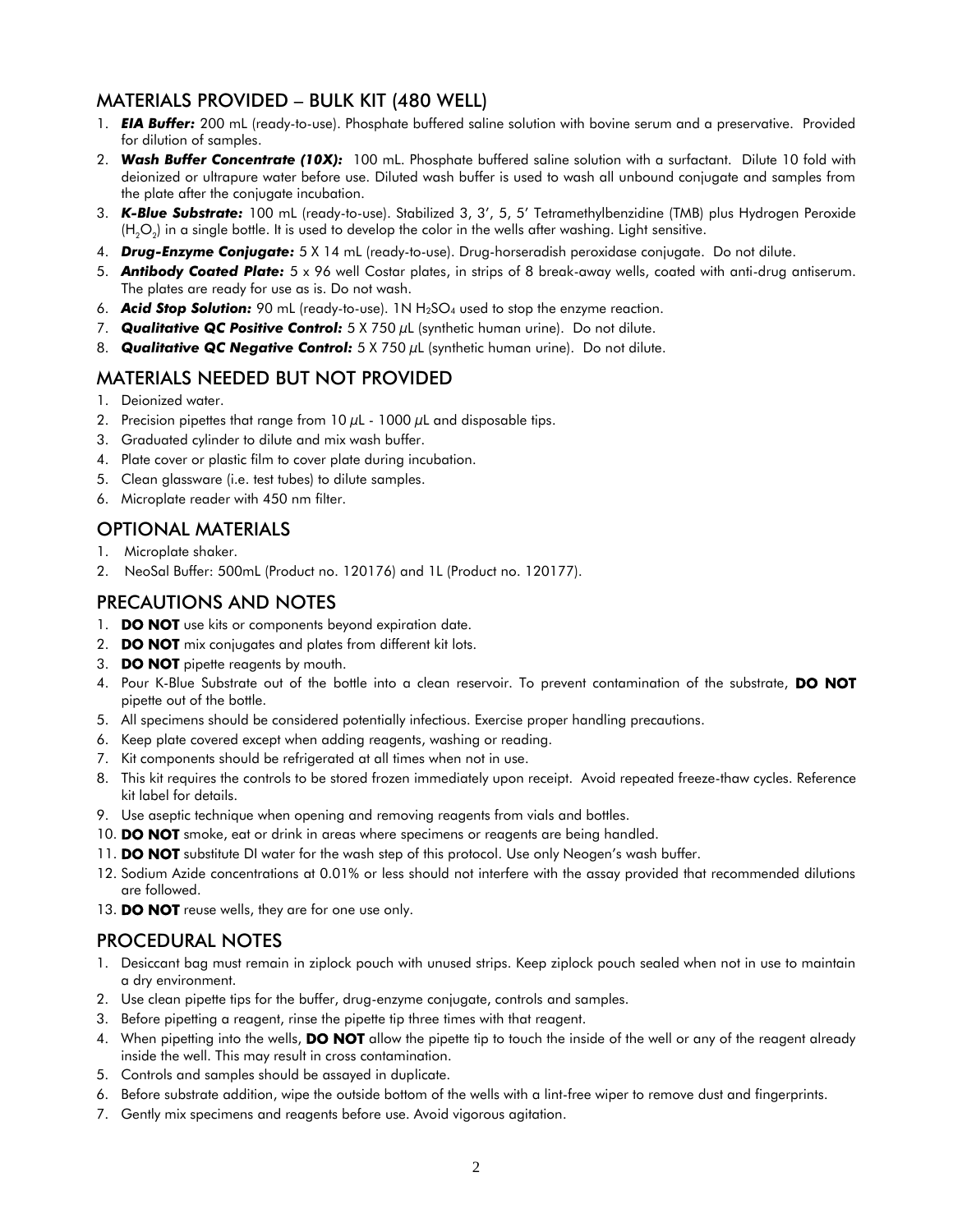## SAMPLE TREATMENT

Recommended minimum sample dilutions are listed below. These dilutions may change based on your laboratory's determination. All sample dilutions should be made in Neogen's EIA Buffer.

- a. Urine: A dilution of 1:10 (i.e. 1 part sample to 9 parts provided EIA buffer) is required for optimal assay performance if cut-off concentrations are between 5-20 ng/mL Methylphenidate. However, a dilution of 1:20 (i.e. 1 part sample to 19 parts provided EIA buffer) is required for optimal assay performance if cut-off concentrations are between 10-40 ng/mL Methylphenidate. A dilution of 1:50 (i.e. 1 part sample to 49 parts provided EIA buffer) is required for optimal assay performance if cut-off concentrations are between 50-100 ng/mL Methylphenidate. Please contact your Neogen representative for assistance.
- b. Whole blood: A dilution of 1:5 (i.e. 1 part sample to 4 parts provided EIA buffer) is required for optimal assay performance if cut-off concentrations are between 2.5-10 ng/mL Methylphenidate. Please contact your Neogen representative for assistance.
- c. Oral Fluid: A dilution of 1:4 (i.e. 1 part sample to 3 parts NeoSal buffer) is required for optimal assay performance. A centrifugation step may be used to spin down the particulate matter prior to dilution. Please contact your Neogen representative for assistance.
- d. Other Forensic sample types: Please contact your Neogen Representative for assistance.

#### TEST PROCEDURES

The following test procedures can be run manually or on an automated instrument. Please contact your Neogen representative for assistance with protocols for automated instruments.

- 1. Determine the number of wells to be used.
- 2. Gently mix the ready to use conjugate solution by inversion. Do not vortex. Store unused conjugate at 2-8°C.
- 3. Add 20  $\mu$ L of sample, Neogen controls or laboratory calibrators to the appropriate wells in duplicate. DO NOT dilute Neogen's positive or negative controls.
- 4. Add 100 µL of ready to use drug-enzyme conjugate to each well. Use 8-channel pipetter or 12-channel pipetter for rapid addition.
- 5. For manual runs, mix by gently shaking plate. A microplate shaker may be used.
- 6. Cover plate with plastic film or plate cover and incubate at room temperature for 45 minutes.
- 7. During the conjugate incubation, dilute concentrated wash buffer 10 fold with deionized water (i.e. 20 mL of concentrated wash buffer plus 180 mL of deionized water). Mix thoroughly. Diluted wash buffer is stable for 5 days at room temperature or 7 days at 2-8°C.
- 8. Once the incubation is complete, dump or aspirate the liquid from the wells. Tap the plate on a clean lint-free towel to remove any remaining liquid in the wells.
- 9. Wash each well with 300 µL of diluted wash buffer. Manual Wash: For manual wash procedures repeat for a total of 3 washings, invert and tap dry the plate following each step. After completing the last wash step wipe the bottom of the wells with a lint-free towel to remove any liquid on the outside of the wells. Automated Wash: If an automated plate washer is used wash the plate for a total of 5 washings with 300  $\mu$ L of diluted wash buffer. It is important for the automated washer to conduct a final aspirate cycle to eliminate residual amounts of wash buffer. Residual amounts of buffer in the wells will affect assay performance. Note: DI water should never be used for the plate wash.
- 10. Add 100 µL of the K-Blue Substrate to each well. For manual runs, use a multi-channel pipetter for best results.
- 11. Incubate at room temperature for 30 minutes.
- 12. Add 100 µL of the Acid Stop (1N H<sub>2</sub>SO<sub>4</sub>) to each well to stop enzyme reaction. Mix gently before measuring the absorbance. For automated systems a 10 second shake is sufficient. Measure the absorbance at a wavelength of 450 nm. Wells should be read within 2 hours of stopping the reaction.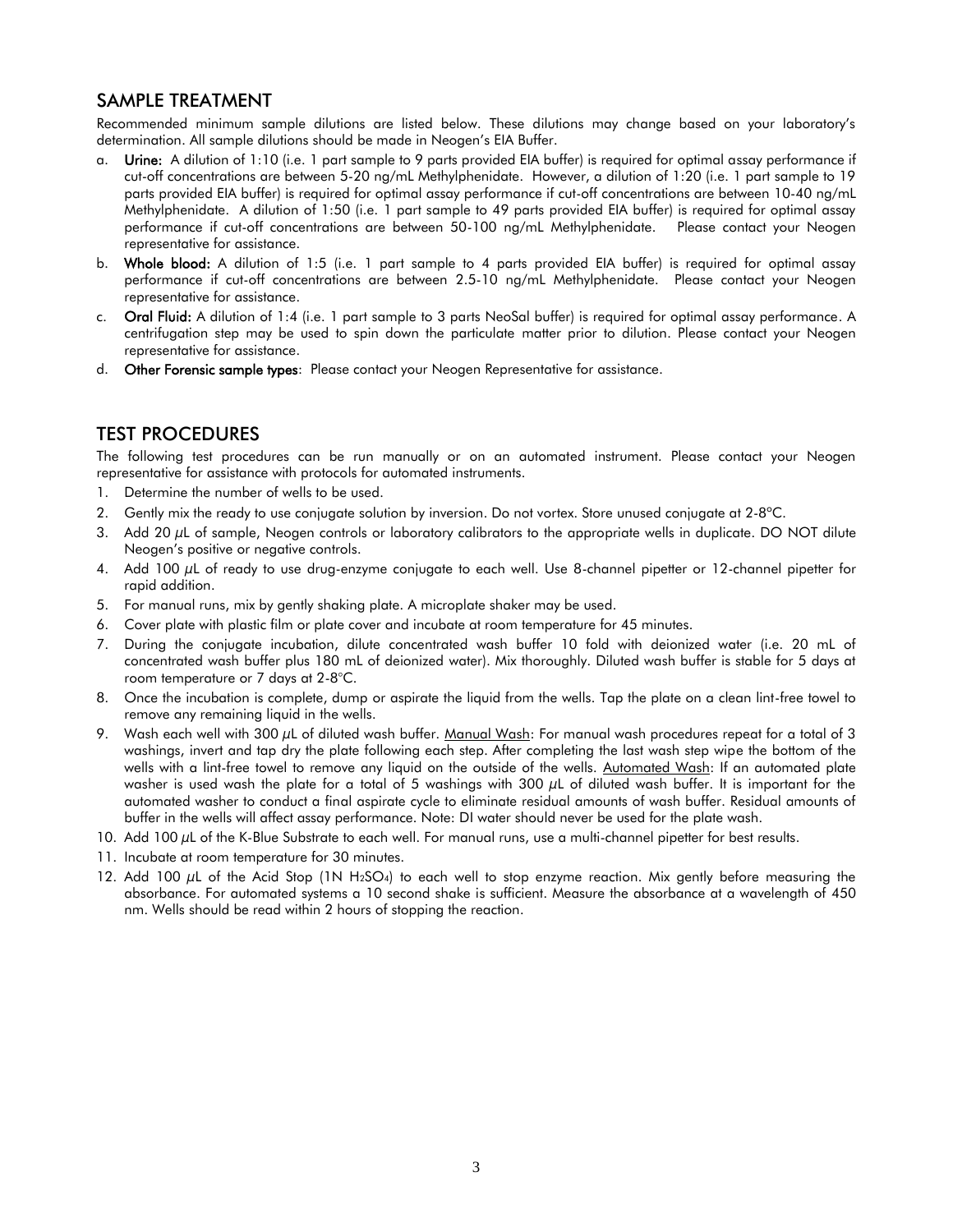## STANDARD CURVE IN EIA BUFFER



## SENSITIVITY

| Compound        | I-50 in EIA<br>Buffer | I-50 in Whole<br><b>Blood</b><br>$(1:5$ Dilution: 1<br>part sample to 4<br>parts EIA buffer) | <b>I-50 In Urine</b><br>$(1:10$ Dilution:<br>1 part sample<br>to 9 parts EIA<br>buffer) | I-50 In Urine<br>1:20 Dilution:<br>part sample<br>to 19 parts<br>EIA buffer) | I-50 In Urine<br>(1:50 Dilution:<br>part sample<br>to 49 parts<br>EIA buffer) | I-50 in Oral<br>Fluid<br>1:4 Dilution:<br>part sample<br>to 3 parts<br>NeoSal Buffer) |
|-----------------|-----------------------|----------------------------------------------------------------------------------------------|-----------------------------------------------------------------------------------------|------------------------------------------------------------------------------|-------------------------------------------------------------------------------|---------------------------------------------------------------------------------------|
| Methylphenidate | $1.15 \text{ ng/mL}$  | 5 $ng/mL$                                                                                    | $13.2$ ng/mL                                                                            | $27.8$ ng/mL                                                                 | $58.2$ ng/mL                                                                  | $44.9$ ng/mL                                                                          |

The term I-50 is used to define the sensitivity of the test. This number is derived from a standard curve generated with the drug in EIA Buffer. The drug concentration that shows 50% less color activity than the zero standard is considered to be the I-50.

## **SPECIFICITY**

| Compound        | Compound<br>Concentration | Methylphenidate<br><b>Equivalents</b> | % Cross -<br><b>Reactivity</b> |
|-----------------|---------------------------|---------------------------------------|--------------------------------|
|                 | (ng/mL)                   | (ng/mL)                               |                                |
| Methylphenidate | 1.83                      | 1.83                                  | 100                            |
| Ritalinic Acid  | 13.2                      | 1.83                                  | 13.9                           |
| Ethylphenidate  | 0.498                     | 1.83                                  | 368                            |
| Isoxsuprine     | 468                       | 1.83                                  | 0.39                           |
| Pyrilamine      | 758                       | 1.83                                  | 0.24                           |
| Imipramine      | 3900                      | 1.83                                  | 0.04                           |
| Doxepin         | 8330                      | 1.83                                  | 0.02                           |

Note: Methylphenidate equivalents represent 50% B/B<sub>0</sub> assay displacement in EIA Buffer.